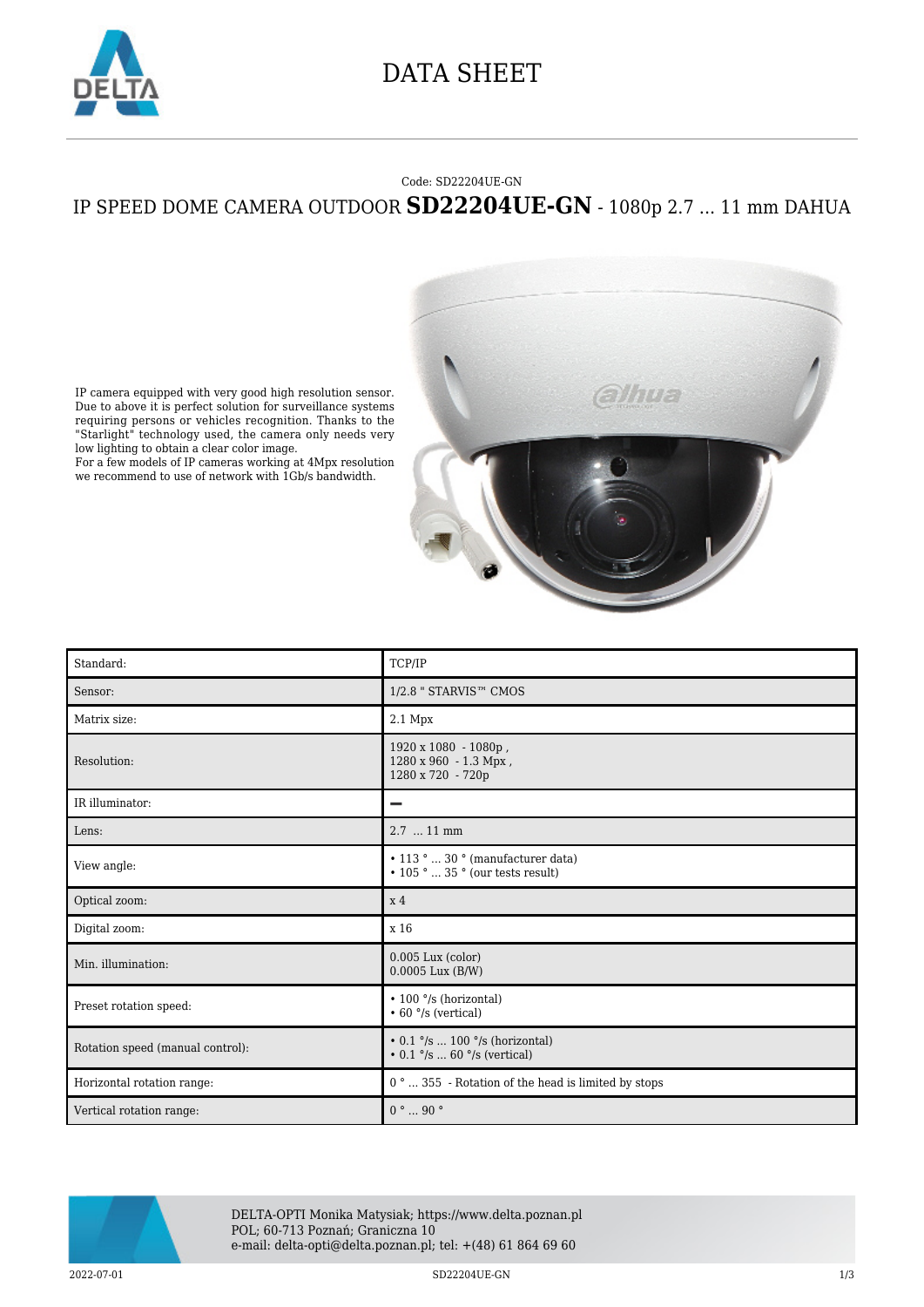

## DATA SHEET

| Protocols:                    | DH-SD                                                                                                                                                                                                                                                                                                                                                                                                                                                                                                                                                                                                                                                                                                                                 |
|-------------------------------|---------------------------------------------------------------------------------------------------------------------------------------------------------------------------------------------------------------------------------------------------------------------------------------------------------------------------------------------------------------------------------------------------------------------------------------------------------------------------------------------------------------------------------------------------------------------------------------------------------------------------------------------------------------------------------------------------------------------------------------|
| RS-485 interface:             |                                                                                                                                                                                                                                                                                                                                                                                                                                                                                                                                                                                                                                                                                                                                       |
| Number of presets:            | 300                                                                                                                                                                                                                                                                                                                                                                                                                                                                                                                                                                                                                                                                                                                                   |
| Horizontal scan:              |                                                                                                                                                                                                                                                                                                                                                                                                                                                                                                                                                                                                                                                                                                                                       |
| Route settings:               | 8                                                                                                                                                                                                                                                                                                                                                                                                                                                                                                                                                                                                                                                                                                                                     |
| Image compression method:     | H.265 / H.264 / MJPEG                                                                                                                                                                                                                                                                                                                                                                                                                                                                                                                                                                                                                                                                                                                 |
| Audio:                        | $\overline{\phantom{0}}$                                                                                                                                                                                                                                                                                                                                                                                                                                                                                                                                                                                                                                                                                                              |
| Bitrate:                      | 448  8192 kbps                                                                                                                                                                                                                                                                                                                                                                                                                                                                                                                                                                                                                                                                                                                        |
| Alarm inputs / outputs:       | $\overline{\phantom{0}}$                                                                                                                                                                                                                                                                                                                                                                                                                                                                                                                                                                                                                                                                                                              |
| Main stream frame rate:       | 25 fps @ 1080p                                                                                                                                                                                                                                                                                                                                                                                                                                                                                                                                                                                                                                                                                                                        |
| Network interface:            | 10/100 Base-TX (RJ-45)                                                                                                                                                                                                                                                                                                                                                                                                                                                                                                                                                                                                                                                                                                                |
| Network protocols:            | IPv4/IPv6, HTTP, HTTPS, SSL, TCP/IP, UDP, UPnP, ICMP, IGMP, SNMP, RTSP, RTP,<br>SMTP, NTP, DHCP, DNS, PPPoE, DDNS, FTP, IP Filter, QoS, Bonjour, IEEE 802.1x                                                                                                                                                                                                                                                                                                                                                                                                                                                                                                                                                                          |
| Memory card slot:             | Micro SD memory cards up to 128GB support (possible local recording)                                                                                                                                                                                                                                                                                                                                                                                                                                                                                                                                                                                                                                                                  |
| <b>WEB</b> Server:            | Built-in, NVR compliance                                                                                                                                                                                                                                                                                                                                                                                                                                                                                                                                                                                                                                                                                                              |
| Max. number of on-line users: | 20                                                                                                                                                                                                                                                                                                                                                                                                                                                                                                                                                                                                                                                                                                                                    |
| ONVIF:                        | 18.06                                                                                                                                                                                                                                                                                                                                                                                                                                                                                                                                                                                                                                                                                                                                 |
| Mobile phones support:        | Port 37777<br>• Android: Free application DMSS<br>• iOS (iPhone): Free application <b>DMSS</b>                                                                                                                                                                                                                                                                                                                                                                                                                                                                                                                                                                                                                                        |
| Main features:                | • WDR - 120 dB - Wide Dynamic Range<br>• 2D-DNR, 3D-DNR - Digital Noise Reduction<br>• F-DNR (Defog) - Reduction of image noise caused by precipitation<br>• ROI - improve the quality of selected parts of image<br>• BLC/HLC - Back Light / High Light Compensation<br>• Motion Detection<br>• Configurable Privacy Zones<br>• Sharpness - sharper image outlines<br>• ICR - Movable InfraRed filter<br>• AGC - Automatic Gain Control<br>• Day/night mode<br>• IVS analysis : face detection, crossing the line (tripwire), intrusion,<br>abandoned/missing object<br>• Parking action - this function enables to locate the camera to specific position<br>automatically if operator doesn't operate the controller for some time |
| Power supply:                 | 12 V DC / 460 mA                                                                                                                                                                                                                                                                                                                                                                                                                                                                                                                                                                                                                                                                                                                      |
| Power consumption:            | $\leq$ 5.5 W                                                                                                                                                                                                                                                                                                                                                                                                                                                                                                                                                                                                                                                                                                                          |
| Housing:                      | Speed Dome, Metal                                                                                                                                                                                                                                                                                                                                                                                                                                                                                                                                                                                                                                                                                                                     |
| Color:                        | White                                                                                                                                                                                                                                                                                                                                                                                                                                                                                                                                                                                                                                                                                                                                 |
| Supported languages:          | Polish, English, Czech, French, Spanish, Dutch, German, Portuguese, Russian, Italian                                                                                                                                                                                                                                                                                                                                                                                                                                                                                                                                                                                                                                                  |
| Operation temp:               | $-30 °C  60 °C$                                                                                                                                                                                                                                                                                                                                                                                                                                                                                                                                                                                                                                                                                                                       |
|                               |                                                                                                                                                                                                                                                                                                                                                                                                                                                                                                                                                                                                                                                                                                                                       |



DELTA-OPTI Monika Matysiak; https://www.delta.poznan.pl POL; 60-713 Poznań; Graniczna 10 e-mail: delta-opti@delta.poznan.pl; tel: +(48) 61 864 69 60

2022-07-01 SD22204UE-GN 2/3